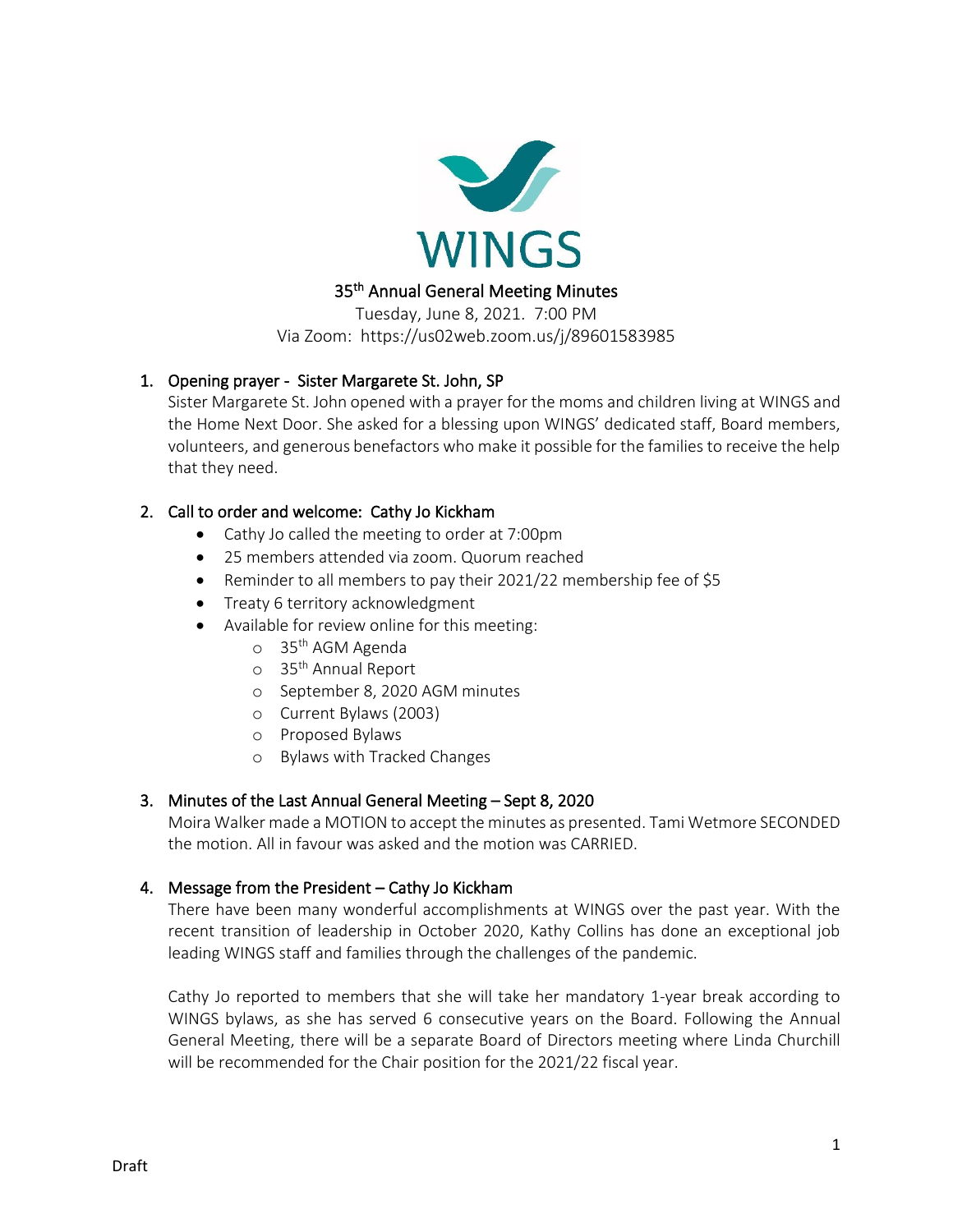Cathy Jo thanked each board member individually, as well as the dedicated staff, membership, and generous donors and benefactors who generously support WINGS throughout the year.

## 5. Executive Director's Report - Kathy Collins

Kathy Collins opened by thanking all of the past and current supporters of WINGS. She feels privileged to be part of the WINGS team and community who strive to change the world through their support of WINGS' families. WINGS has supported over 3,500 women and children since its inception.

In 2020/21, the Covid-19 pandemic tested the resolve of all involved with WINGS of Providence. The past year was filled with hope demonstrated by both staff and residents. When faced with challenges, all were able to adapt quickly to change directions and continue to move forward. The families who live at WINGS put their trust in the staff as they embark upon their remarkable journey of healing and independence. The staff consistently provide a high level of care and attention in their support of the residents. The social workers, youth workers, childcare workers, security staff, caretakers and facility staff work as a team to assist each other and ultimately the families they serve.

The community that supports WINGS understands the toll that domestic violence takes on families. In order to continue to provide the best services possible, everyone stepped up in meaningful ways to continue to pursue the mission of WINGS. The generosity of the community is inpirational. WINGS' families struggle to make ends meet. Food security is a serious matter for many. The community consistently shows up by providing bread, assorted foods, grocery gift cards and nutritious meals and snacks for the children in the daycare and childcare programs. This support is invaluable as families' focus on rebuilding their lives.

Innovations in programming continued in spite of the pandemic. Due to the generosity of our donors, WINGS was able to:

- Hire a tutor for youth who require scholastic assistance. Schooling presented new challenges as Covid-19 required students to transition several times from online to in person classes. Having the support of a tutor has been very positive on the children and we hope to continue this post pandemic.
- Launch an exercise program, implemented by WINGS' nurse practitioner, where the residents participate in a weekly exercise regime that they can do on their own and then discuss and adjust at follow up meetings.

The non-profit world was confronted with fund development challenges which WINGS was not immune to. In 2020 several events had to be cancelled or postponed due to the virus and the necessity to refrain from any group gatherings. Again, in spite of this, supporters of WINGS prevailed. WINGS small but incredibly mighty volunteer Special Events Committee dug deep and launched exceptionally successful events in the virtual world.

Kathy thanked WINGS staff for their exceptional hard work and dedication, as well as Cathy Jo Kickham and Tami Wetmore who will take their mandatory 1 year break according to WINGS Bylaws.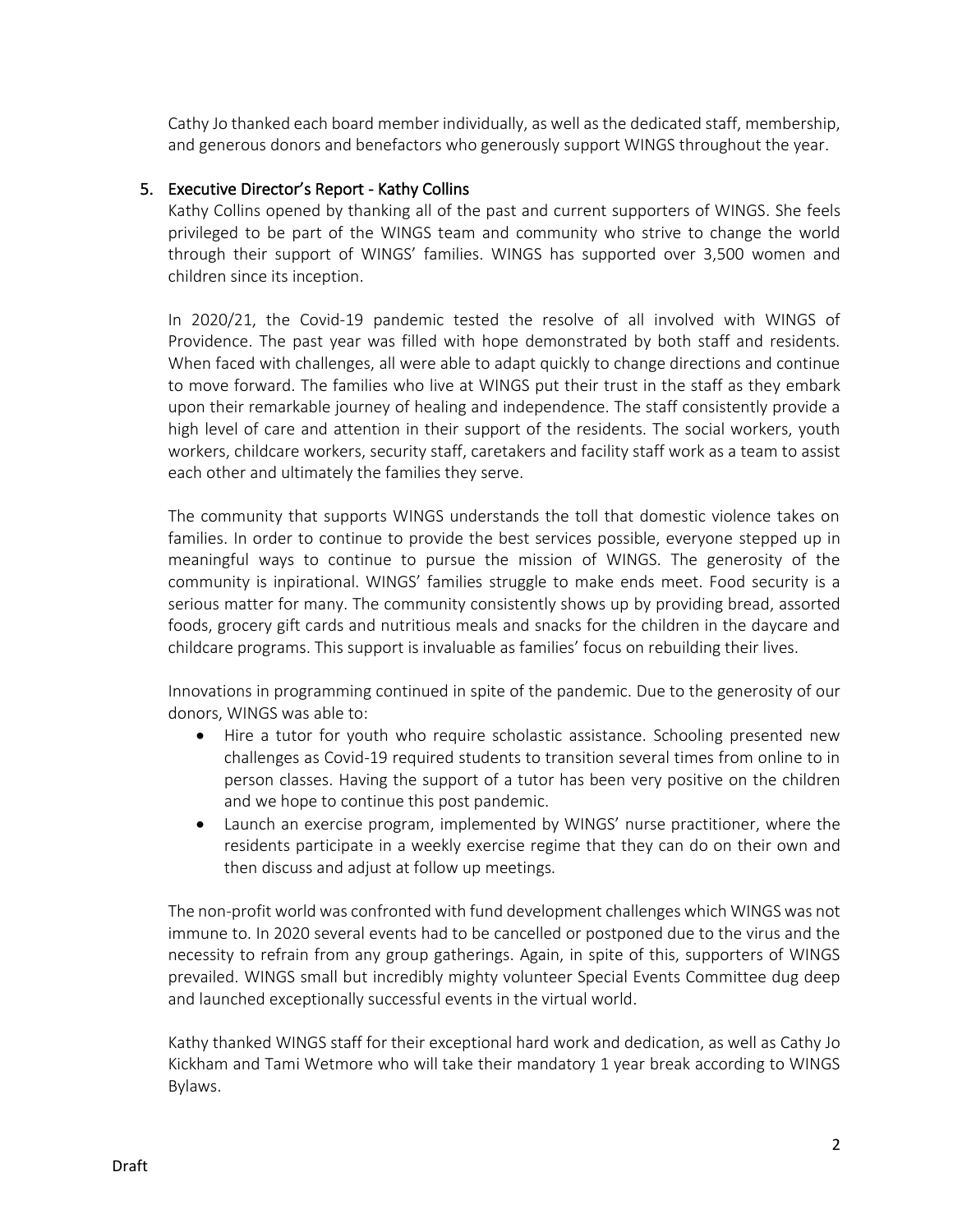### 6. Special Resolution, Proposed Bylaws - Sister Margarete St. John

Sister Margarete St. John reported that the Board of Directors have worked diligently over the past several months to review and revise WINGS existing bylaws, which were last amended in 2003. The Board decided that an update to the bylaws were required after several years had passed since the last formal review. The intention of these amended bylaws is to guide the Board of Directors future actions and decisions, while maintaining WINGS primary focus, which is to save lives, and create futures for women and children fleeing domestic violence.

The proposed amendments capture the current realities of the Society; many of the changes were formatting and adjusting for numbering or grammar. More substantive changes include updated descriptions of the roles of the Board Officers and Standing Committee structure.

WINGS current Bylaws, Proposed Bylaws, as well as tracked changes of the Bylaws, were made available on WINGS website for review. The Bylaw changes were both mailed and emailed to WINGS membership at least 30 days in advance of this meeting.

Member Mary Lou Veeken proposed an amendment to the proposed Bylaws under Section 9 (Treasurer), to add that the Treasurer is responsible for ensuring that a budget is in place in addition to his/her other responsibilities listed. Members agreed to this amendment, and that HR & Governance Committee member, Sister Margarete St. John would make this alteration. The amended Bylaws would then be available on WINGS' website for review.

The Special Resolution to repeal WINGS 2003 Bylaws and replace them with the proposed bylaws presented, including the amendment to Section 9 (Treasurer), was MOVED by Sister Margarete St. John, SECONDED by Linda Churchill, and carried unanimously.

*\*Please Note: After submitting these approved Bylaws to Alberta Corporate Registry, WINGS was notified that the Bylaws could not be filed due to minor deficiencies. WINGS Governance & HR committee worked to address all deficiencies outlined as per Section 9(4) of the Societies Act and called for a Special Meeting to be held on November 30, 2021, 7pm, via zoom.*

*WINGS revised Bylaws, as well as tracked changes of the Bylaws, were made available on WINGS website for review. The Bylaw changes were both mailed and emailed to WINGS membership at least 30 days in advance of the meeting. Please see separate minutes attached for the November 30th Special Resolution Meeting\**

# 7. Financial Report – Mika Friesen

Mika presented the Financial Report, which included the financial statements as of March 31, 2021. Mika briefly outlined revenues, expenditures, and fund balances; no adjustments made. Mika then opened the floor to questions.

• Cathy Jo Kickham made a MOTION to accept all reports as presented including the audited financial statements for the 2020 – 2021 fiscal year. Tami Wetmore SECONDED the motion. All in favour was asked and the motion was CARRIED unanimously.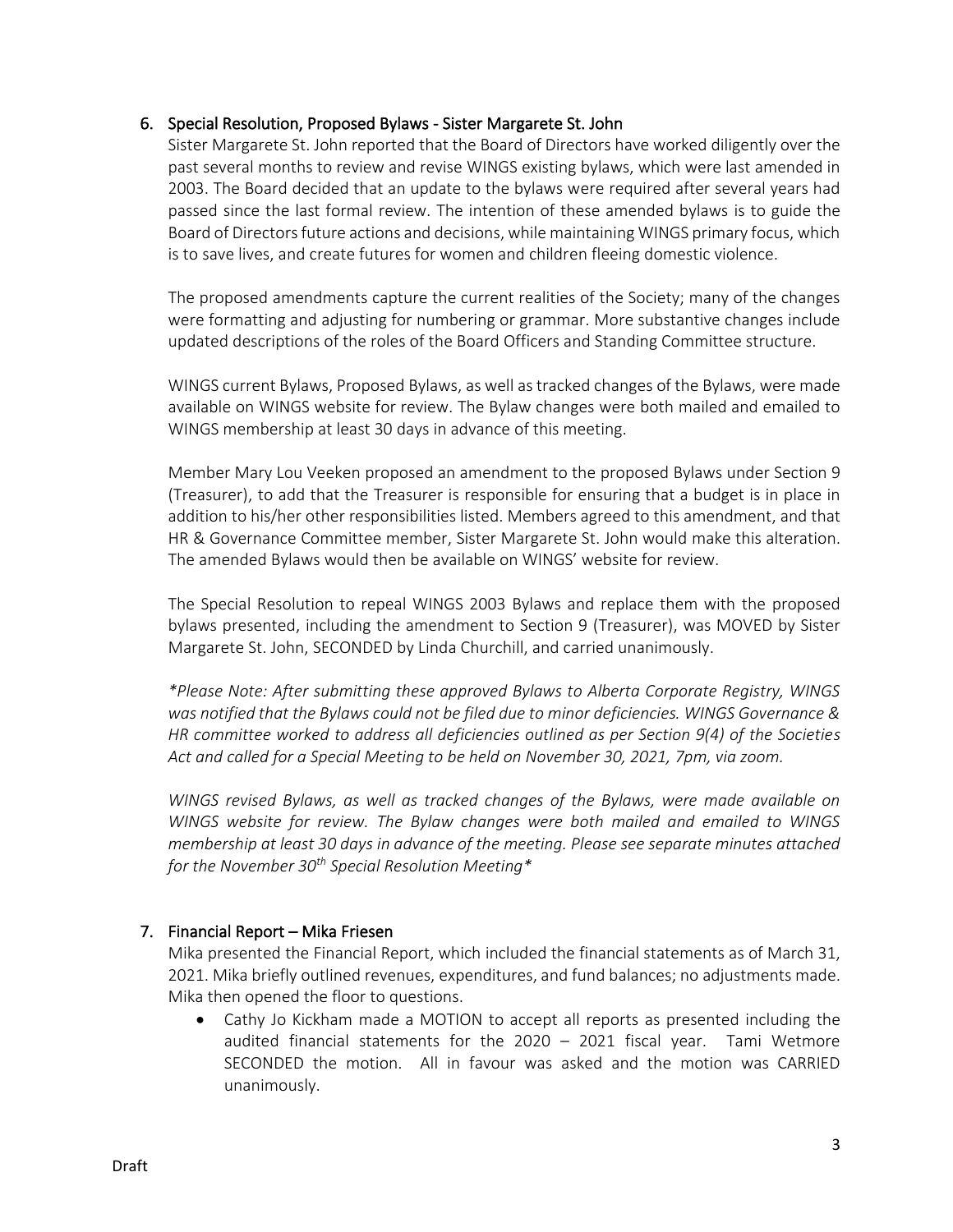• Nicholas Leong made a motion to appoint Kingston Ross Pasnak as Auditors for WINGS' 2021-2022 fiscal period. Anna Mayer SECONDED the motion. All in favour was asked and the motion was CARRIED unanimously.

## 8. Nominations Report – Dr. Moira F Juliebo Walker

Dr. Moira F. Juliebo Walker presented the nominations report. The WINGS of Providence Society Board of Directors is comprised of up to 15 members in accordance with the WINGS bylaws. After serving a 3-year term, Mark Thibeault has agreed to stand for re-election for a second term. Mark's continued dedication and excellent work on the Finance, Risk and Capital Planning Committee has proven to be a great asset. Anna Mayer was appointed to the Board in November 2020. Anna brings a tremendous skill set, and a passion for nonprofit work and volunteerism.

In 2020, both Hannah Barrington and Heidi Watson resigned from the Board due to personal reasons; we wish them the best of luck and thank them for their excellent work on the Board.

After 6 consecutive years of service, Board Chair, Cathy Jo Kickham, will be taking her mandatory 1-year absence. Cathy Jo moved into the Chair position in 2017. She has worked diligently with the Board and staff in undertaking a new Strategic Plan, as well as the review and revision of the Board Manual including Bylaws. In addition to examining and modernizing aspects of the Board's governing system, Cathy Jo was instrumental in WINGS re-branding process. Our dedicated supporters may have noticed that the WINGS organization looks a little different these days. The new 'look', including new logo, colours, brochures, as well as key messaging, clearly defines who we are, how we change women and children's lives, and why we need support from our valued members and community.

Tami Wetmore must take her mandatory 1-year absence since serving on the Board since 2015. Tami has brought a wealth of knowledge in many areas and has served as both Vice-Chair and Treasurer over the past 6 years. Tami has provided excellent guidance and expertise while serving on the Finance, Risk and Capital Planning Committee; she will continue to support this committee as a volunteer moving forward.

The Governance & HR Committee proposed election of the following people for a three-year term each, bringing the number of Board members to 15.

- 1. Mark Thibeault
- 2. Suzanne Harbottle
- 3. Anani Klutse
- 4. Jennifer Morrison
- 5. Carmen Werbowetsky
- *These nominations were duly submitted in writing 30 days prior to this annual meeting.*
- *Nominee's Bios were made available for members to review in the 35th Annual Report*.

Moira F. Juliebo Walker made a MOTION to accept the nominations report. Cynthia Zutter SECONDED the motion. All in favour was asked and the motion was CARRIED.